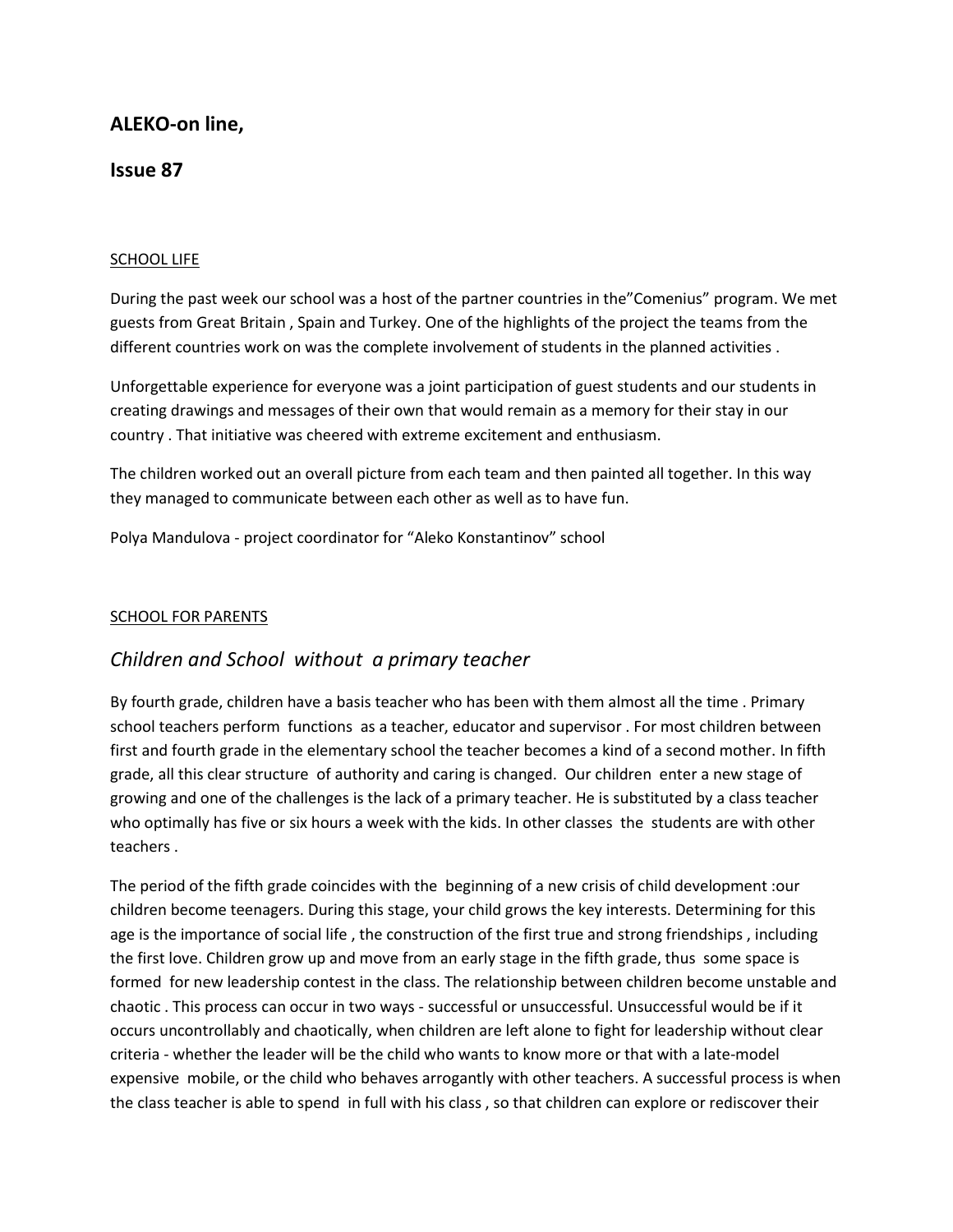new roles of adult students. There are enough opportunities for the class to organize their time outside the compulsory school hours: the class teacher lessons , trips , walks in the park etc.

Therefore, it is better to be aware that our children are experiencing a major change. Even if we can not see it, we could try to remember how we felt ourselves when we were their age. The best decision is to be filled with love and patience.

The text is from "Welcome to the 5th grade" - a manual for parents of fifth graders

Association of Parents [\(www.roditeli.org\)](http://www.roditeli.org/).

## LIBRARY – INFO CENTRE

# *October 25 - International Women's Day in the struggle for peace*

It was first celebrated in 1980 by a decision of the International Democratic Federation of Women.

# *Nobel Peace Prize*

The Nobel Peace Prize is one of five Nobel prizes, established in 1895 under the will of the Swedish industrialist and inventor Alfred Nobel. Since 1901 the prize has been annually awarded on the day of Nobel `s death which is December 10.

Unlike the Nobel prizes in Physics , Chemistry , Medicine and Literature, which are given each year in Stockholm, the prize for peace is given in Oslo.

**Wangari Maathari** : Born on April 1, 1940 in Ihite , Kenya

Died on September 25, 2011 (at the age of 71) in Nairobi, Kenya

Wangari Maathai is a Kenyan social activist , environmentalist activist

and winner of the Nobel Peace Prize for 2004. Thanks to her favorable activity deforestation of the African forests and turning them into a desert was stopped . For 25 years of activities, participants in the green environmental movement of Maathai called " Movement of the Green Belt", managed to plant more than 20 million trees across Africa. She is an active defender both of the environment and the women`s rights.

## **Indira Gandhi**

Indira Priyadarshini Gandhi - Indian politician, Prime minister, President of India from 1966 to 1977 and from 1980 to 1984

Born: November 19, 1917, in Al- lahabad, India

Killed: 31 October 1984, in New Delhi, India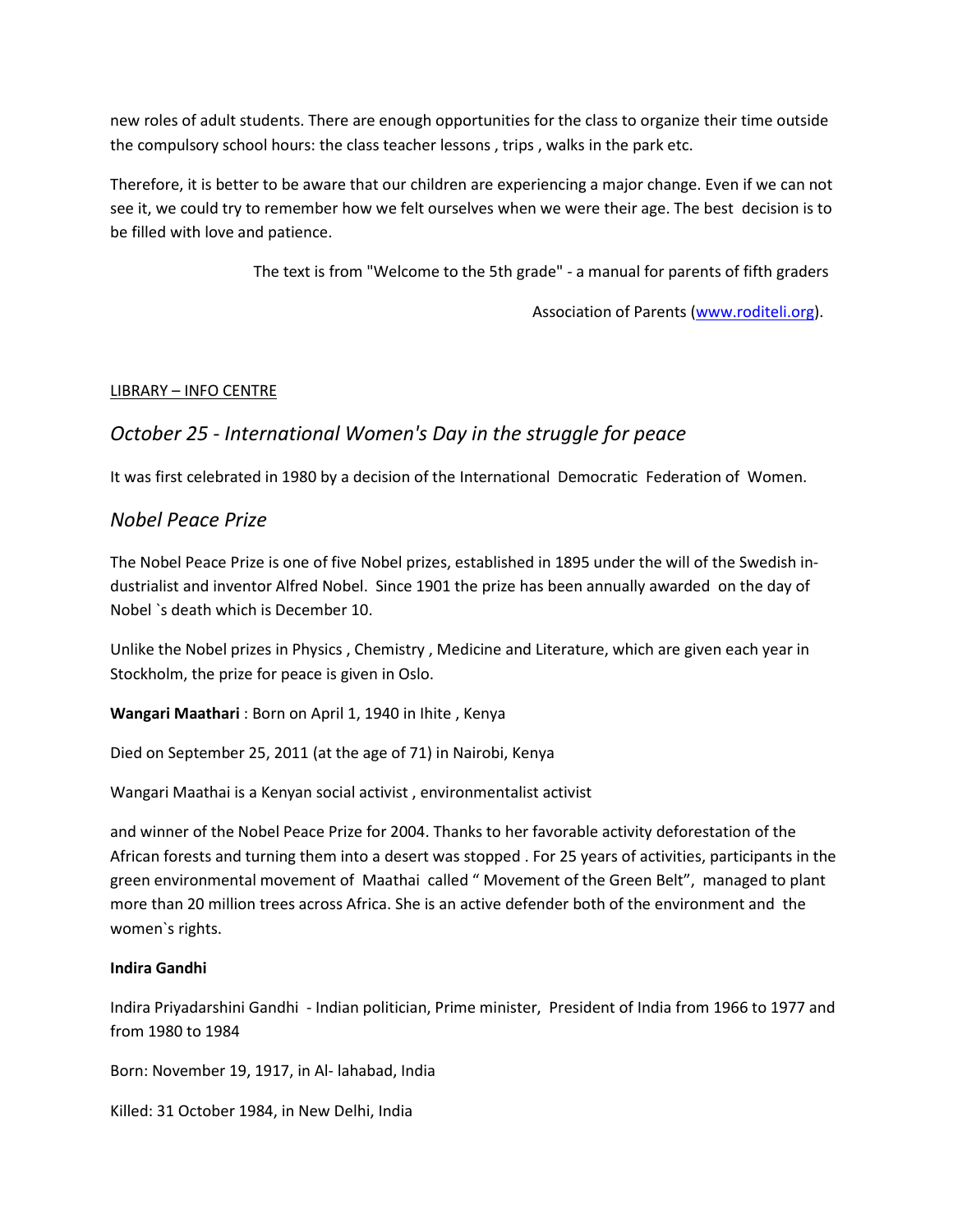Awards: Lenin Prize for peace

### **Mother Teresa (1910 - 1997)**

Gonca Agnes Bojaxhiu (Albanian: Agnes

Gonhha Vojahhiu), better known by her monastic name Mother Teresa, was an Indian Catholic nun of Albanian origin. In 1948 Mother Teresa began a solo mission work among the poor in Calcutta, initially establishing a school. In 1950 she received a permission from the Vatican to create the Congregation diocese, which became the basis of Order of Missionaries of Charity.

### ECOLOGY

### *GREEN OLIMPIADE*

Dear students ,

The educational portal Academica BG for the second consecutive year is carrying out the '' Green Olympiade '' initiative, which aims to increase the knowledge about environment and to build a responsible attitude towards nature. The second edition will be entirely online through tests, tailored to different age groups. They are already uploaded to the online platform called **zelenaolimpiada.bg .** There you will check your knowledge about nature preservation. The most successful students will be given awards. Students who want to take part are expected to express their desire to their class teacher.

#### CURIOUS FACTS ABOUT WATER:

- Cold water contains fewer germs.
- 80% of a newborn weight is water.
- Pure water has a neutral pH i.e. it is neither acid nor a base.
- A drop of dishwasher consumes only 10 liters of water.
- Taking a shower instead of a bath saves water enough for 1,000 cups of coffee weekly.
- For half an hour the garden sprayer consumes as much water as a four-member family for a day.

Gergana Stoitsova - an elementary school teacher – by Internet materials